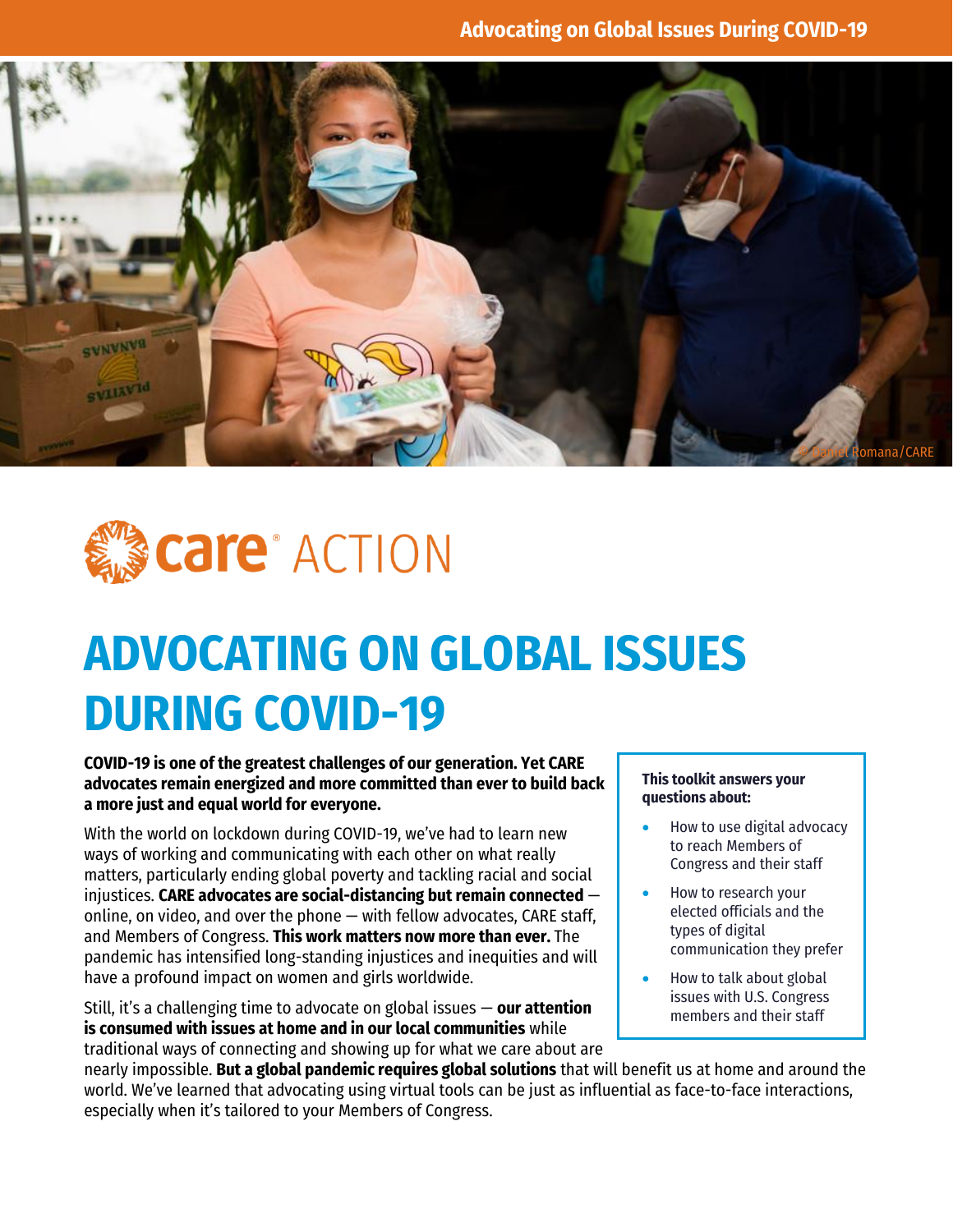### **Members of Congress Are Online!**

*Just like everyone else, Members of Congress can no longer rely on traditional ways of engaging in-person, but they are eager to connect with constituents online. They're using social media and video conferencing, hosting virtual townhalls, and connecting by email and phone to listen to their constituents and to share their opinions and policies. In fact, Congressional staff members tell us that:*

- 89% are more willing to engage with constituents using technology now than they were before COVID-19!
- Nearly two-thirds of Congressional offices surveyed are having more numerous and substantive interactions with constituents.
- Engagement on social media, by phone and email have risen significantly and have opened new opportunities for Members of Congress and constituents to communicate.<sup>1</sup>

*1 Source: Congressional Management Foundation, The Future of Citizen Engagement: FUNDED BY A GRANT FROM DEMOCRACY FUND Coronavirus, Congress, and Constituent Communications, Kathy Goldschmidt and Bradley Joseph Sinkaus*

### CARE's Advocacy Agenda During COVID-19

For people already living in crisis, the effects of COVID-19 will be devastating. CARE advocates for a global response to COVID-19 that includes a focus on the unique impact women and girls face by this crisis and the women's leadership needed to build back a more just, equitable world. Our health response focuses on four critical objectives:

- **Protecting and supporting** frontline health workers
- **Strengthening communities** to stop the spread of COVID-19
- Ensuring continuity of **lifesaving services**, including sexual and reproductive health care
- Standing with **women, girls and the most marginalized communities**

**"As COVID-19 spreads, it is more evident than ever that there are far too many vulnerable people and too few resources for vulnerable communities."** 

**— Sheba Crocker, CARE's VP of** 

**Humanitarian Policy & Practice**



**[WATCH:](https://www.facebook.com/watch/?v=456141555301285)** In response to the COVID-19 pandemic, CARE has launched one of the largest emergency response efforts in our 75-year history to help stop the spread.

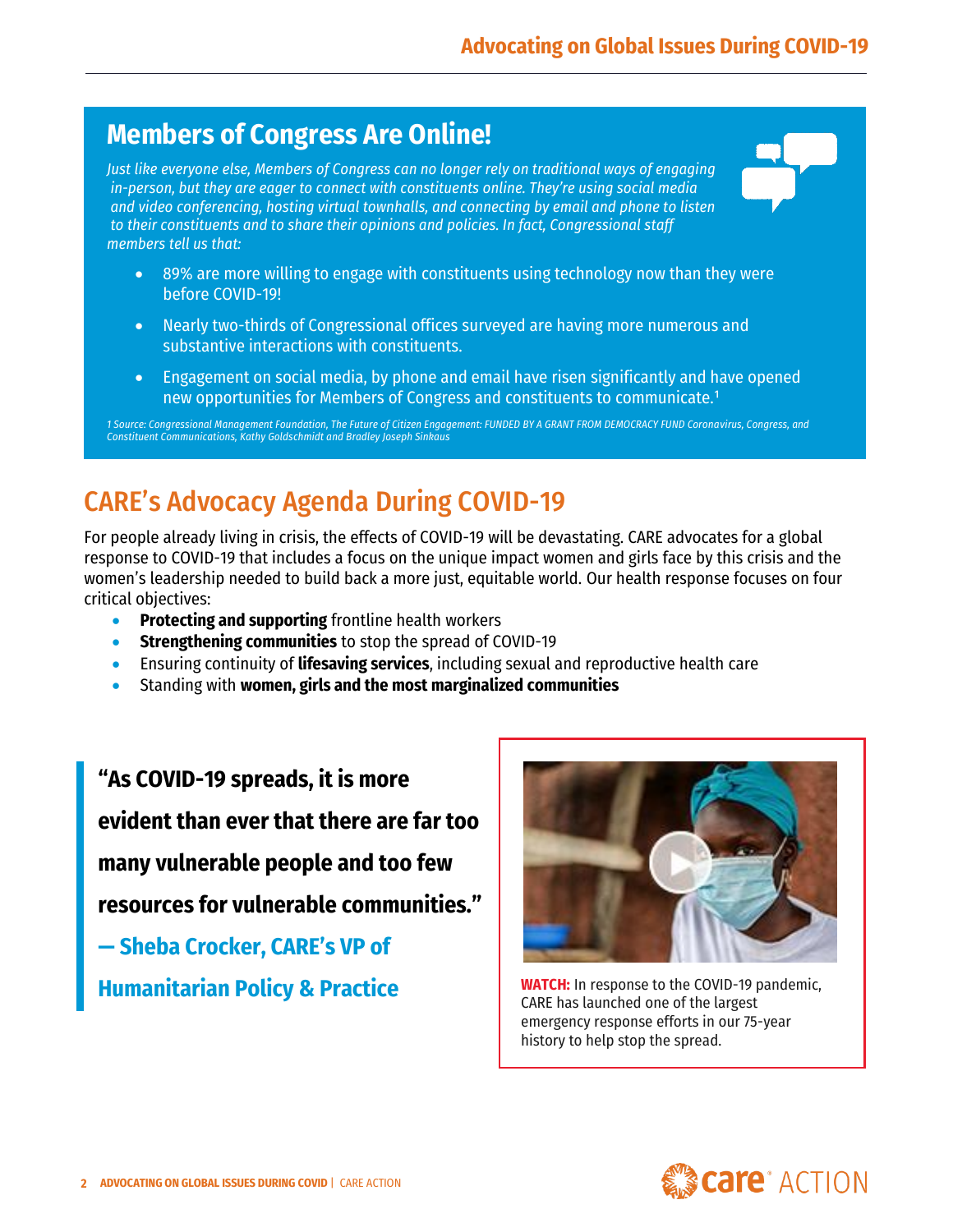### Making Global Issues A Priority for U.S. Congress

With everyone focused on issues at home, **our job as CARE advocates is to answer members questions about why U.S. global leadership is imperative for defeating COVID-19** and eradicating poverty for all. This pandemic is a global challenge, and our response must include efforts to safeguard vulnerable populations around the world.

#### **"What you can do today will make all the difference for tomorrow. The world can**

### **only be safe if all of us are safe."**

### **— Deepmala Mahla, CARE's Regional Director for Asia**

When speaking with Members of Congress, their staff, or even community members, include talking points such as these:

- **COVID-19 has made it clear how connected and vulnerable we all are**, no matter where we live. Global health and public health cannot be separated.
- **The urgent humanitarian crises we faced pre-COVID-19 have only become more desperate and volatile**, which threatens global security.
- **The world is struggling to recover** from COVID-19's devastating impact on individuals, families, global health, and human rights.
- **Global recovery from COVID-19 demands that we meet the needs of the world's most vulnerable people**. It's the sensible, compassionate and strategic thing to do.
- **With economies shuttered by COVID-19**, more than 500 million people are at risk of slipping back into poverty.
- **The pandemic will have a profound impact on women and girls** especially those living in poverty, in countries experiencing conflict, and in refugee/displacement settings.

### **CARE COVID-19 Resource List**

*As we have for 75 years, CARE is working in some of the world's most isolated places, with deeply vulnerable people who face an unprecedented crisis. Since the start of the pandemic, CARE has published numerous reports and resources on the effects of COVID-19 and potential solutions. [Check out the full list here.](https://care.org/our-work/disaster-response/emergencies/covid-19/covid-19-resources-list/)*

- **[Global Rapid Gender Analysis for COVID-19:](https://care.org/wp-content/uploads/2020/06/global_rga_covid_rdm_3.31.20_final.pdf)** This analysis by CARE and the IRC explores the current and potential gendered dimensions of COVID-19 and the ways in which women, girls, and other marginalized people are likely to suffer from the pandemic.
- **[Gender Equality, Food Security and COVID:](https://care.org/wp-content/uploads/2020/07/covid_food_security_and_gender_equality.pdf)** This review examines how COVID-19 will challenge women and their food and nutrition security.
- **[She Told Us So: Filling the Data Gap to Build Back Equal:](https://care.org/wp-content/uploads/2020/09/RGA_SheToldUsSo_9.18.20.pdf)** This first-of-its-kind research reveals differing perspectives between men and women when it comes to the challenges associated with the COVID-19 pandemic.



•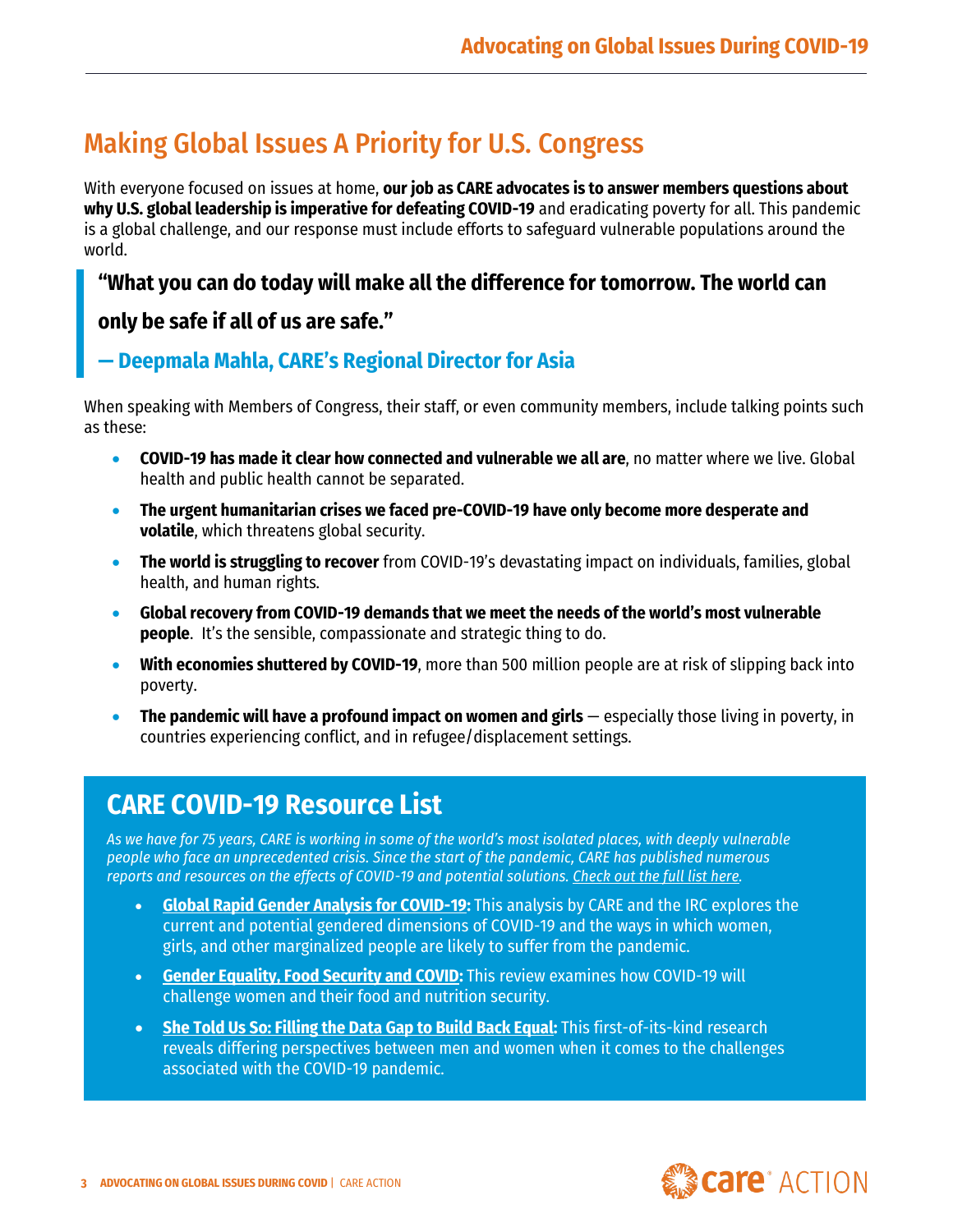### Making Connections During COVID-19

Every note and phone call a Congress member receives is officially recorded. **That means every time you voice your support for something, it counts.** CARE depends on its advocates to share our mission for a better, more just world through online petitions, virtual meetings, and video conferences. Getting started is easier than you might think!

### **1. Find your Regional Advocacy Manager**

CARE Action's team of **Regional Advocacy Managers are spread throughout the U.S. to be your connection to CARE's legislative agenda** and to mentor you on influencing policymakers. Find your Regional Advocacy Manager based on where you live and send them a quick email introducing yourself — they'll respond right back and help you find the best way to advocate based on your experience and comfort level.

CARE Action's Regional Advocacy Managers can help you:

- Find online and virtual advocacy opportunities in your district
- Join trainings and webinars that fit with your schedule
- Learn more about CARE's priorities and global work
- Amplify CARE's mission with friends and family

## **Find Your Regional Advocacy Manager**



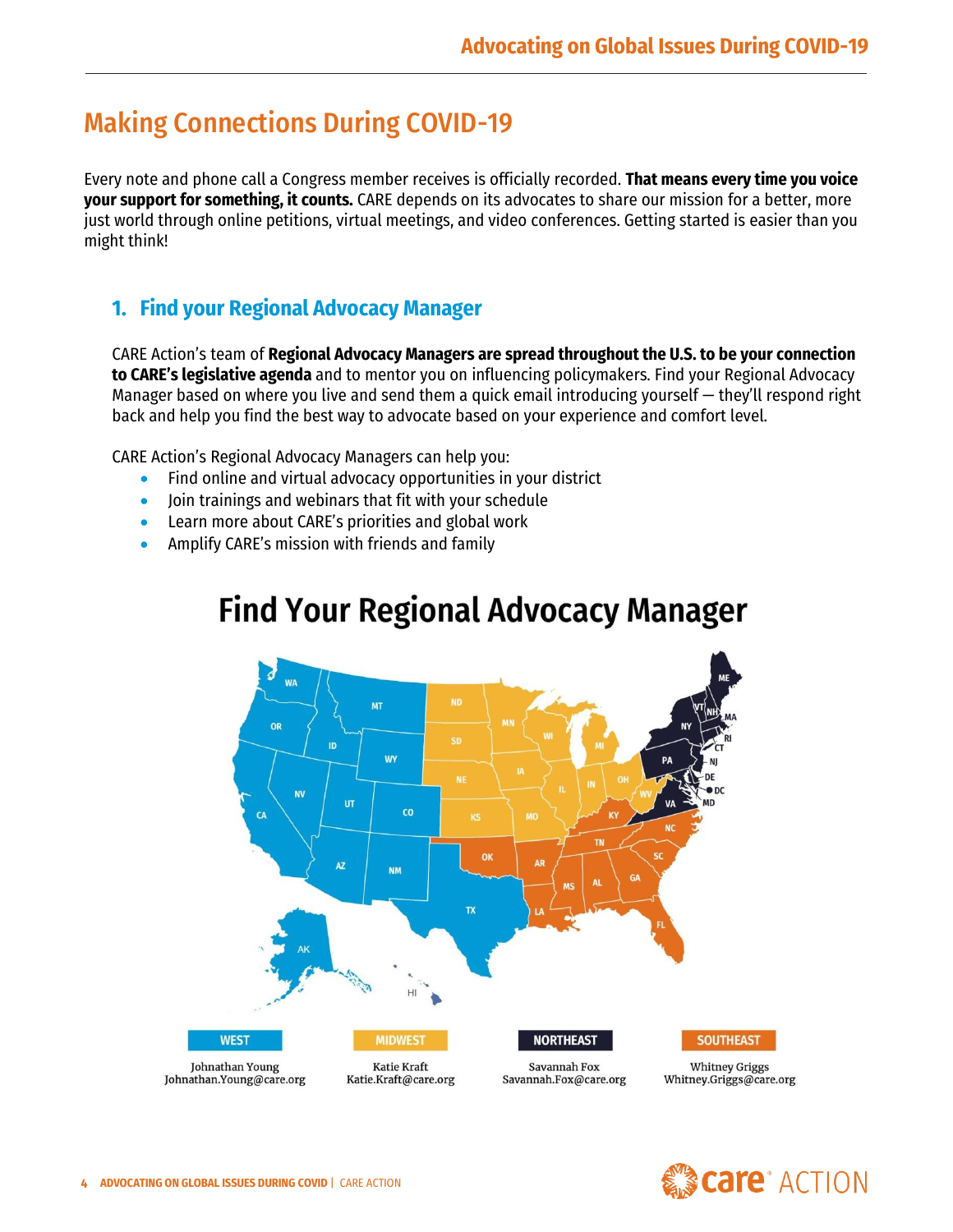### **2. Get to know your Members of Congress online**

It only takes a quick visit online to find your House Representative and Senators who represent you in Congress. **Visi[t govtrack.us/congress/members](https://www.govtrack.us/congress/members)**, enter your address, and find out who represents you today.

**Global issues become more relevant when they connects with people's life experiences, education, travel, history, faith, and communities**. Do a little

**EXERCISE:**  Map your Member of Congress **[here](https://care.org/wp-content/uploads/2021/01/CARE-Action-Mapping-Your-Member-of-Congress-FY21.pdf)**

research and find out if your Member of Congress has a military background or if they've lived in another country. Maybe they belong to a faith community that provides service in developing countries or maybe they've hosted an international student. **There's always some connection that makes global issues relevant, personal or important. As advocates, your job is to make that connection.**

### **3. Pick up the phone**

**Every single Congressional office can be reached through the U.S. Capitol switchboard**. It's a quick and easy way to ensure your elected officials hear your voice and know what issues matter to their constituents. A switchboard operator will connect you directly with the Senate or House office you request. **Your representative will not be the one answering the call.** Rather, a staffer who talks to constituents frequently will pick up your call. **Keep talking points or a short script in front of you** to ensure you remain on message and communicate effectively. You only need 2-3 minutes of material!

Write your message down and say something like this:

|                        | Hi, my name is______________ and I live in ________.                                         |  |
|------------------------|----------------------------------------------------------------------------------------------|--|
|                        | I'm a constituent of the Senator/Congressperson and a supporter of CARE, and I'm calling     |  |
| about________________. |                                                                                              |  |
|                        | I want the Senator/Congressperson to know that I hope he/she will                            |  |
| issue).                | support/reject/demand/sign/vote for/sponsor/co-sponsor __________________(name of bill or    |  |
|                        | I would appreciate a written response from the Senator/Congressperson. My address is ______. |  |
| Thank you.             |                                                                                              |  |
|                        |                                                                                              |  |
|                        | <b>Call the U.S. Capitol Switchboard at (202) 224-3121</b>                                   |  |